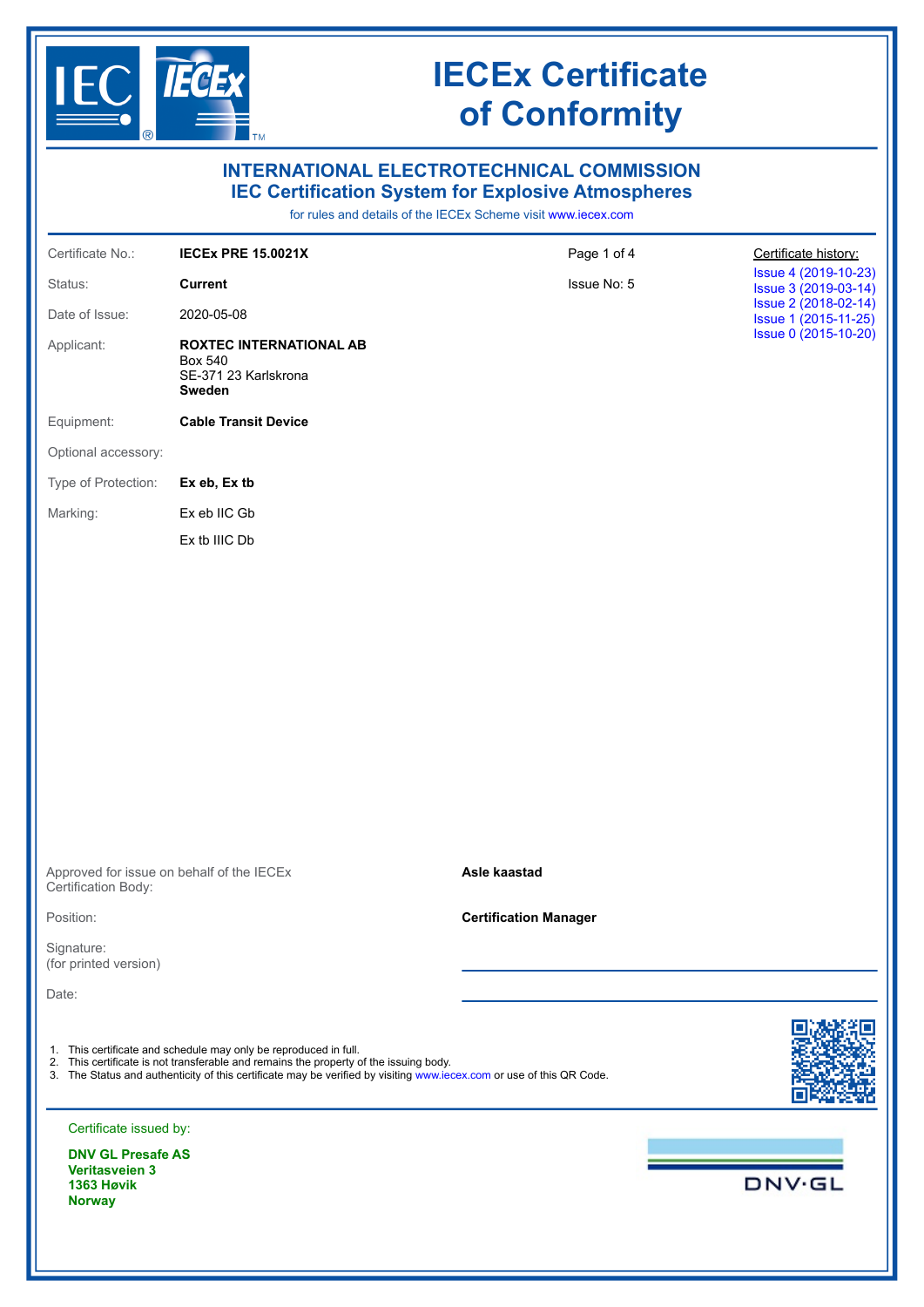

# **IECEx Certificate of Conformity**

Certificate No.: **IECEx PRE 15.0021X**

Date of issue: 2020-05-08

Page 2 of 4

Issue No: 5

Manufacturer: **ROXTEC INTERNATIONAL AB** Box 540 SE-371 23 Karlskrona **Sweden**

Additional manufacturing locations:

This certificate is issued as verification that a sample(s), representative of production, was assessed and tested and found to comply with the IEC Standard list below and that the manufacturer's quality system, relating to the Ex products covered by this certificate, was assessed and found to comply with the IECEx Quality system requirements.This certificate is granted subject to the conditions as set out in IECEx Scheme Rules, IECEx 02 and Operational Documents as amended

#### **STANDARDS** :

The equipment and any acceptable variations to it specified in the schedule of this certificate and the identified documents, was found to comply with the following standards

| IEC 60079-0:2017<br>Edition: 7.0 | Explosive atmospheres - Part 0: Equipment - General requirements                     |
|----------------------------------|--------------------------------------------------------------------------------------|
| IEC 60079-31:2013<br>Edition:2   | Explosive atmospheres - Part 31: Equipment dust ignition protection by enclosure "t" |
| IEC 60079-7:2015<br>Edition: 5.0 | Explosive atmospheres – Part 7: Equipment protection by increased safety "e"         |
|                                  |                                                                                      |

This Certificate **does not** indicate compliance with safety and performance requirements other than those expressly included in the Standards listed above.

### **TEST & ASSESSMENT REPORTS:**

A sample(s) of the equipment listed has successfully met the examination and test requirements as recorded in:

Test Reports:

[NO/PRE/ExTR15.0060/00](https://www.iecex-certs.com/#/deliverables/REPORT/33741/view) [NO/PRE/ExTR15.0060/01](https://www.iecex-certs.com/#/deliverables/REPORT/33742/view) [NO/PRE/ExTR15.0060/02](https://www.iecex-certs.com/#/deliverables/REPORT/33743/view)

[NO/PRE/ExTR15.0060/04](https://www.iecex-certs.com/#/deliverables/REPORT/34360/view)

Quality Assessment Reports:

[SE/SP/QAR09.0001/05](https://www.iecex-certs.com/#/deliverables/REPORT/50115/view) [SE/SP/QAR09.0001/06](https://www.iecex-certs.com/#/deliverables/REPORT/50116/view)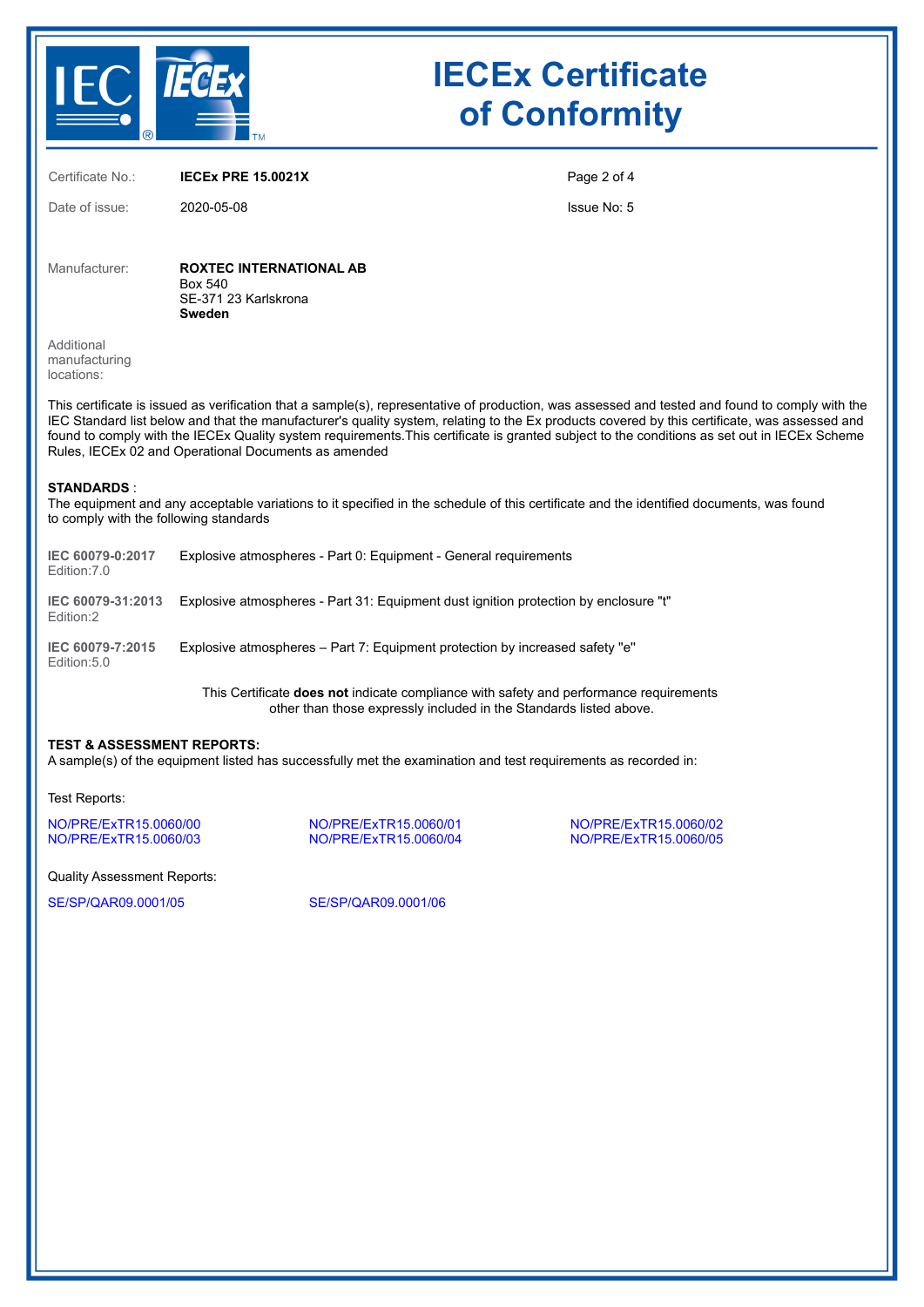

# **IECEx Certificate of Conformity**

Certificate No.: **IECEx PRE 15.0021X**

Date of issue: 2020-05-08

Page 3 of 4

Issue No: 5

### **EQUIPMENT:**

Equipment and systems covered by this Certificate are as follows:

The Cable Transit Devices 'CTDs'(see Type Designation below), for use with circular cables both armoured and non-armoured or corrugated cables (see Corrugated cables below) of non-interrupted and non-metallic outer jacket type or conduits. The CTDs consists of multi diameter sealing modules made of EPDM rubber (type CX and RMX as standard modules) and (type CX BG and RX BG B with bonding and grounding properties) that depending on each individual size, accepts a limited number of cable diameters in applicable types of frames made of stainless steel and shall be marked with the Ex symbol.

The modules are made of mirrored rubber profiles and each part has a number of thin rubber layers that are ending up with a core. The layers are made with two different colours to make the adaption to a cable exactly same on both halves and are allowed to differ one layer at most. To achieve appropriate sealing and mechanical properties to prevent the cables from slippage there shall always be a visible gap between the sealing module halves when adapting modules to the cable or conduit.

The correct sizes and procedure of assembling the cables to the modules are described in detail in the enclosed installation instructions. Ex Compression devices are used to achieve appropriate compression of the modules and solids.

The method to assemble the compression devices etc. and to achieve sealing of the CTDs is described in detail in the enclosed installation instructions. The CTDs installation instructions listed in this certificate will define each variant in detail and all applicable parts that are approved for use within that variant.

#### **Type Designations:**

HD 16 Ex HD 24 Ex, HD 32 Ex for use with CX- and CX BG modules. HDLC Ex for use with RMX- and RX BG B modules.

### **Temperature Range:**

 $-60^{\circ}$ C to  $+80^{\circ}$ C

**Corrugated cables for use with: HD 16 Ex, HD 24 Ex, HD 32 Ex and HDLC Ex**

ACIC (Armoured Control and Instrumentation Cable) according to C22.1-06 CEC, ACWU (Armoured Cable for Wet locations) according to UL4, TECK90 according to C22.2 No. 131-07 MC (Metal Clad) according to UL1569

#### **SPECIFIC CONDITIONS OF USE: YES as shown below:**

- 1. For maintaining the explosion protection, the installation instructions that accompany the products shall be considered.
- 2. Only cable for fixed installation is permitted for the cable transit device.
- 3. For optimum reliability wait 24 hours or longer after installation before exposing the cables/pipes to strain or pressure.